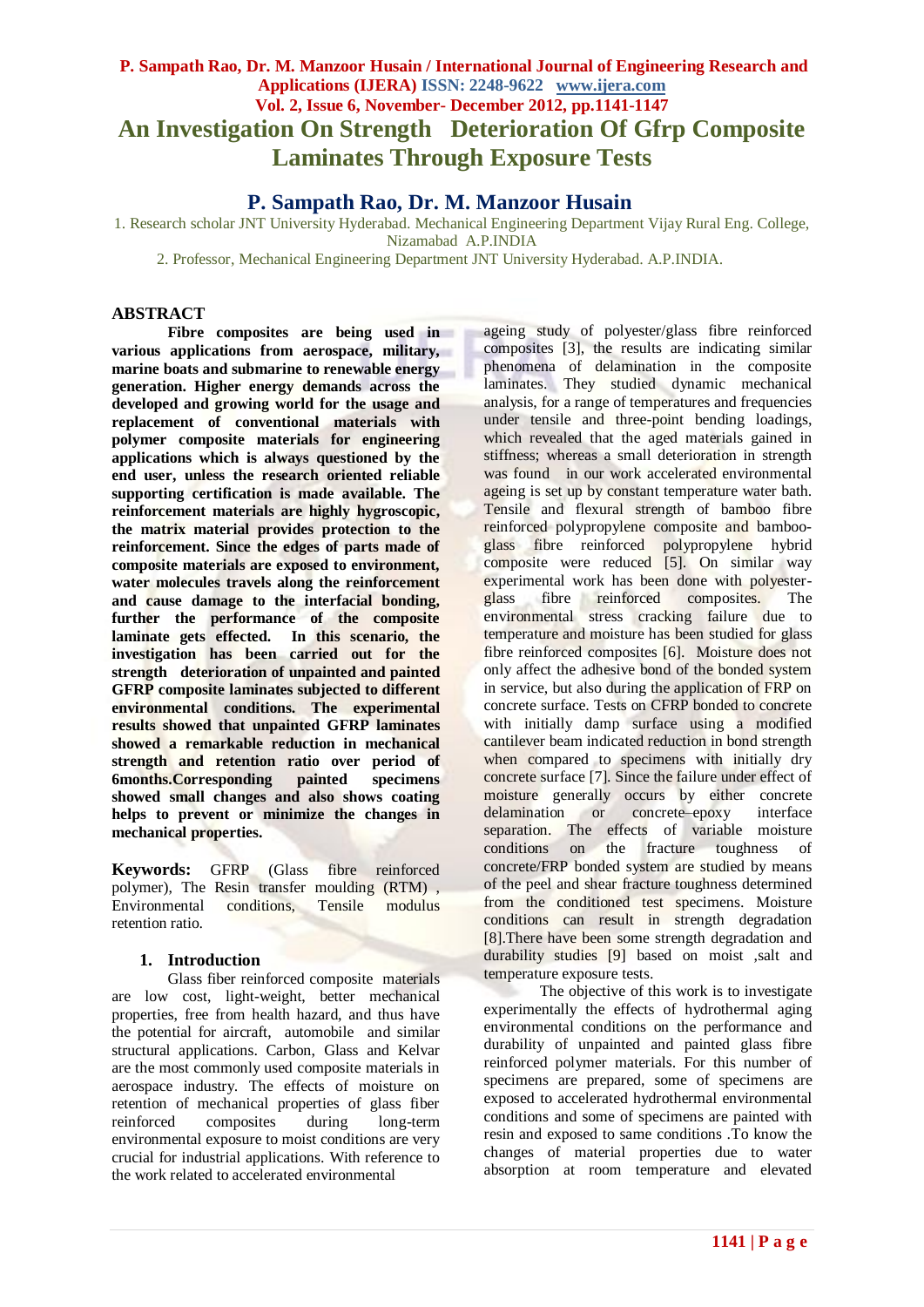temperature. For this series of experiments are conducted and results are interpreted to know behaviour of the materials. Also the relation between stress verses strain curves are prepared to evaluate tensile modulus of material.

# **2 EXPERIMENTAL SETUP 2.1 Production of laminates using RTM**

The specimens for the present work are prepared using RTM Machine. The Resin transfer moulding (RTM) machine, a closed mould process, consists of resin injection equipment, it has a hollow cylinder fitted with pressure gauge, valve and pressure pump and mould plates as shown fig1.





The materials used for GFRP laminates are polyester resin (commercial grade with density  $1.35$ g/cm<sup>3</sup> manufactured by Ciba Geigy Ltd. and supplied by Northern polymers New Delhi India) and Glass fibre mats (E-glass woven fabric glass fibre with density  $450g/cm^2$  manufactured by Saint Gobian Ltd .India) with composition of 60%matrix (polyester resin) and 40% of glass fibre. The specifications for the laminate preparation are (i)injection pressures, 30-40 psi. (ii) Curing Temperature – room temperature. The glass fibre mats are placed between the mould plates and clamped before sending the resin. The chemically combined resin that is resin mixed with 2% of accelerator (cobalt nathylene) and 2%of catalyst (methyl ethyl keypricperoxide) is poured inside the hollow cylinder through the valve present at top cap and immediately the valve is closed and the air is pumped into hollow cylinder up to maximum pressure of 40Psi. The bottom valve of the cylinder is slowly released so that pressurized chemical resin enters in to the mould and it is spread equally in to all directions. To get a well-shaped laminate allow the mould to be idle for 4 to 5 hours and laminate is solidified then unseal the mould separate the lower and upper mould parts . The laminate is slightly

sticky to the mould surface and removed forcibly and laminate of mould shape is as shown fig.2.

**Specimen preparation:** The laminate obtained is difficult to test, and to have tensile test for that laminates are sliced to standard ASTMD638 specimen of dimensions 250 mm X 30 mm X 8mm mm (as shown fig.3) by using the circular saw machine. Number of the unpainted specimens and painted specimens are prepared. The painted specimens are prepared by coating the surfaces and edges with polyester resin.



Fig. 2: composite laminate piece



**Fig.**3. Test specimens produced from laminate

#### **2.2 Testing of the Laminates**

The laminates obtained by RTM process are 300mm X 300mm X 8mm as shown in the fig. 2. From that standard specimen of dimensions 250mm X 30mm X 8mm are prepared,(as shown in fig.3) . Some of the unpainted and painted specimens thus prepared are exposed in water at room temperature for 180days and some of them (unpainted & painted) are exposed to constant temperature  $(60^{\circ}C)$  in water bath tub (as shown in fig.4) for period of 60days and some of them in salt bath tub at same constant temperature and exposure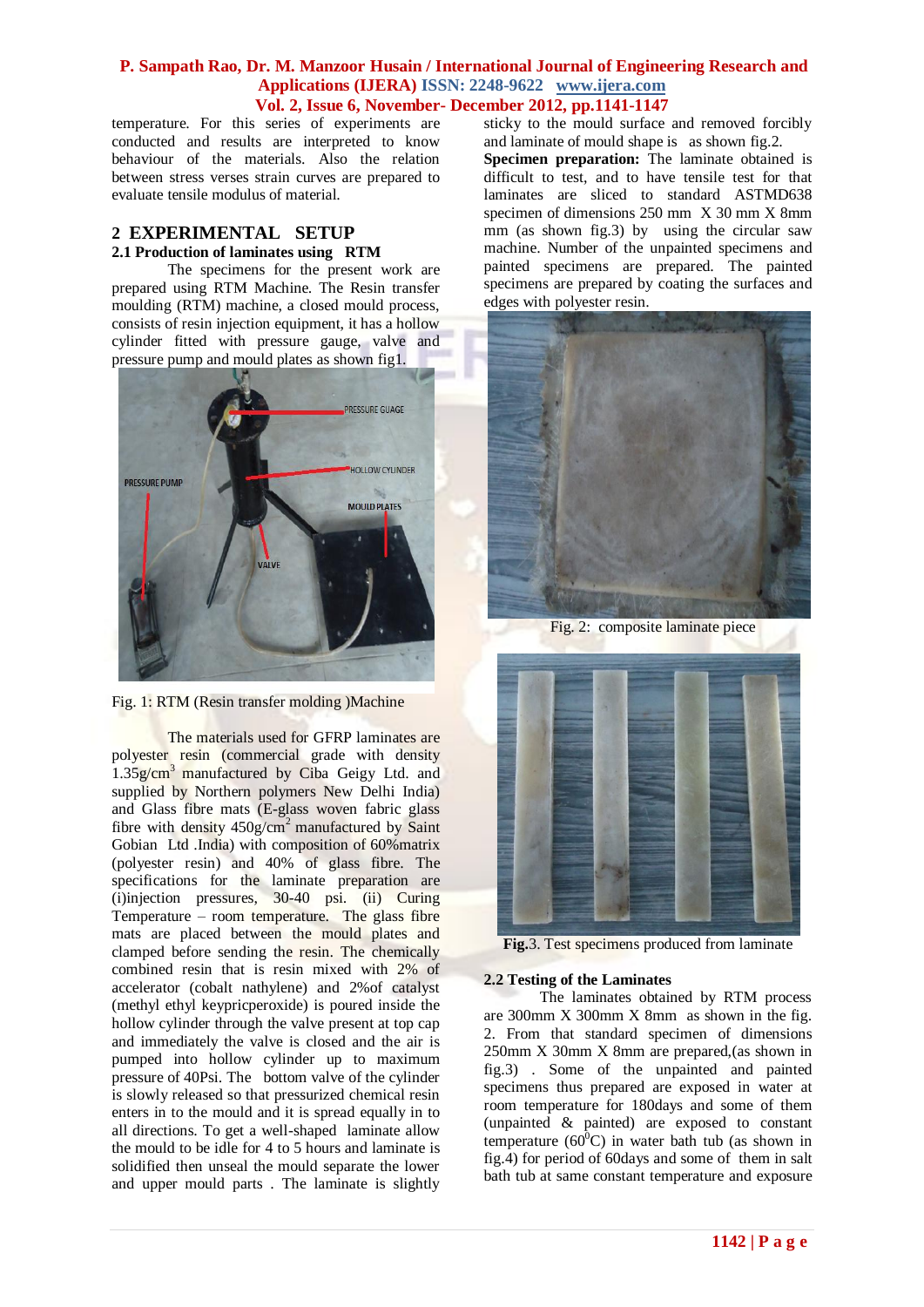time. At every 30 days few specimens are taken from water bath at room temperature and at every 10 days few specimens are taken from constant temperature water bath tub and salt bath tub for mechanical testing. Tensile properties are evaluated by conducting tensile test on UTM as shown fig.6. Stress-strain curve are drawn from the test results and calculated the tensile modulus.



Fig.4 Constant temperature water bath



**Fig.**5.Constant temperature water bath with specimens



 **Fig.**6 Tensile testing on UTM

## **3.0 RESULTS AND DISCUSSIONS 3.1 RESULTS OF TENSILE TEST:**

Specimen size: Specimen Length=250 mm, Specimen Gauge Length=200 mm, Width b=30 mm, Thickness h=8 mm.

#### **3.1.1 Tensile test-Unpainted Specimens exposed in water at room temperature:**

The number of specimens of dimensions 250mm X30mm X 8mm are exposed to water bath at room temperature, and same tested with tensile test. This is repeated for every 30days and the results are noted and the same plotted in graph 1.From the graph tensile modulus calculated and shown in table.1

#### **3.1.2 Tensile test-Painted Specimens exposed in water at room temperature:**

The number of specimens of dimensions 250mm X30mm X 8mm are exposed to water bath at room temperature, and same tested with tensile test. This is repeated for every 30days and the results are noted and the same plotted in graph 2. .From the graph tensile modulus calculated and shown in table.1

#### **3.2.1 Tensile test- Unpainted Specimens exposed in water at constant temperature 60 <sup>0</sup>C:**

The number of specimens of dimensions 250mm X30mm X 8mm are exposed to water bath at constant temperature  $60^{\circ}$ C, and same tested with tensile test. This is repeated for every 10days and the results are noted and the same plotted in graph 3. .From the graph tensile modulus calculated and shown in table.2

#### **3.2.2 Tensile test- Painted Specimens exposed in water at constant temperature 60<sup>0</sup>C:**

The number of specimens of dimensions 250mm X30mm X 8mm are exposed to water bath at constant temperature  $60^{\circ}$ C, and same tested with tensile test. This is repeated for every 10days and the results are noted and the same plotted in graph4.From the graph tensile modulus calculated and shown in table.2

#### **3.3.1 Tensile test- Unpainted Specimens exposed in salt water at constant temperature 60<sup>0</sup>C**:

The numbers of specimens of dimensions 250mmX30mmX8mm are exposed to salt water bath at constant temperature  $60^{\circ}$ C, and same tested with tensile test. This is repeated for every 10 days, the results are noted and the same displayed in graph 5. From the graph tensile modulus calculated and shown in table.2

#### **3.3 .Model calculation for Tensile modulus**

From stress-strain graphs tensile modulus of the specimens are calculated within the elastic limits choosing the three points in a straight line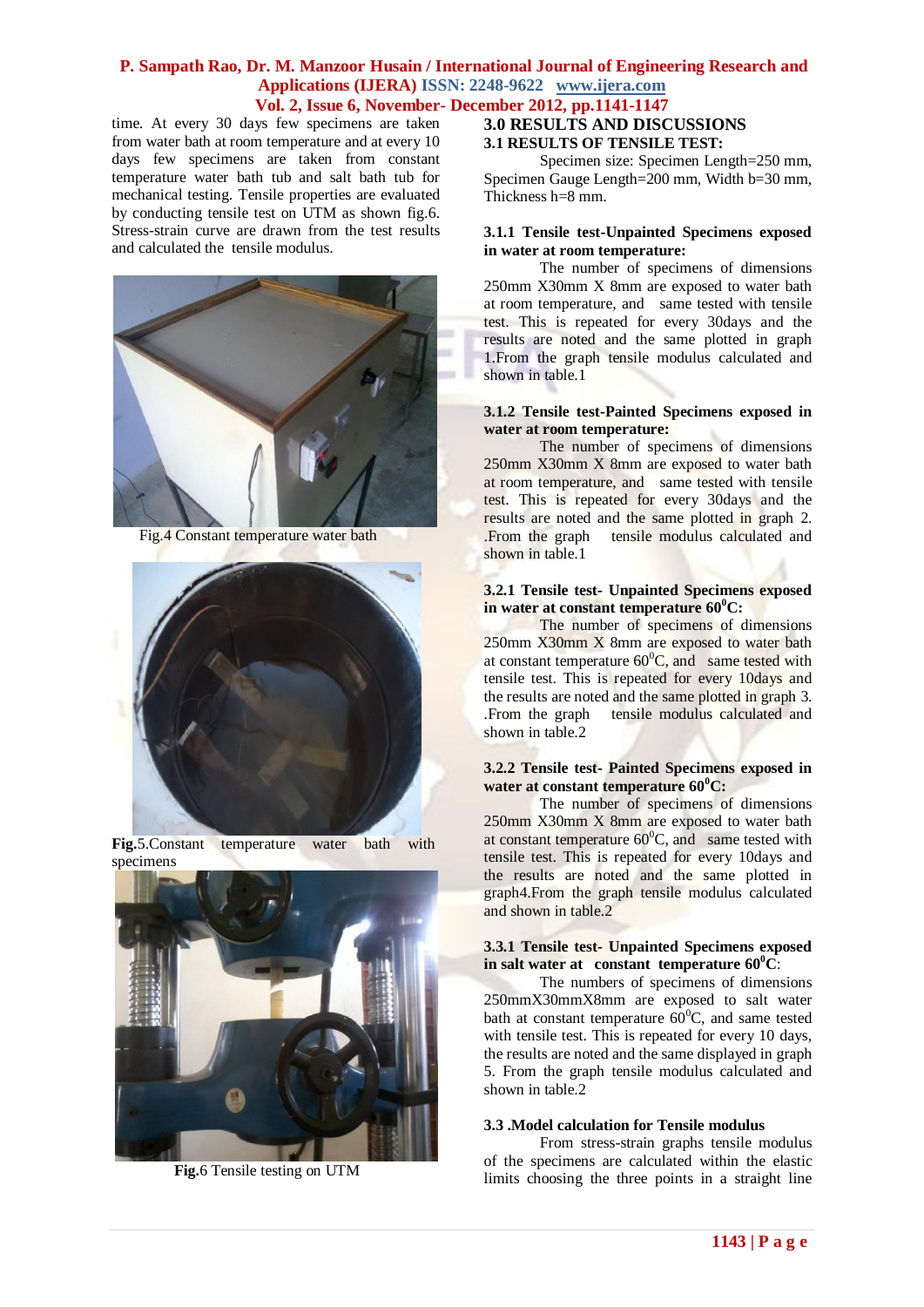portion corresponding to 0.8, 1 &1.2 percentage of strain and tabulated in table1 for example unpainted and painted specimen exposed in water for 60 days the tensile modulus from the following graphs is calculated as Tensile modulus unpainted specimen (60 Days),  $\mathbf{E}_2 = (5.8/0.8 + 7.08/1 + 8.2/1.2)/3*100$ **N/mm<sup>2</sup>**

 **=0.711Gpa**



20 30 **Painted specimen exposed in water for 60days at room temp.**

**STRAIN(%)**



 Tensile modulus painted specimen (60 Days), **E2 = (7.0/0.8+7.80/1+12/1.2)/3\*100 N/mm<sup>2</sup> =0.801Gpa**

**This calculation procedure applied for the test results of stress-strain graphs and tabulated in table1 and table2.**







Graph 2: Tensile test -Stress-Strain for painted specimen exposed in water at room temperature (Specimen exposure time 30days to 180days)



Graph.3: Tensile test -Stress-Strain unpainted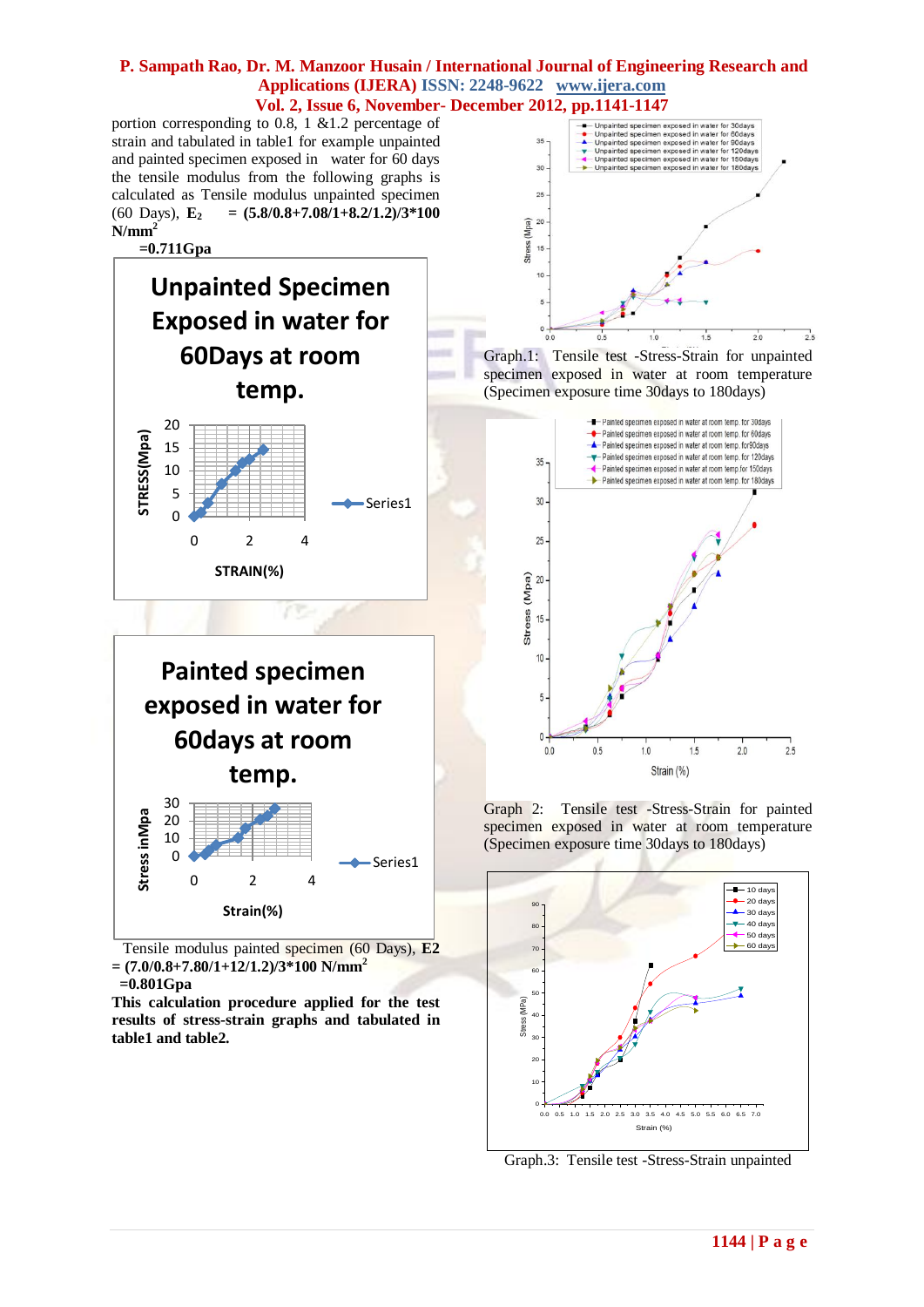# **P. Sampath Rao, Dr. M. Manzoor Husain / International Journal of Engineering Research and Applications (IJERA) ISSN: 2248-9622 www.ijera.com**

**Vol. 2, Issue 6, November- December 2012, pp.1141-1147**

specimen exposed in water at constant temperature  $60^{\circ}$ C(Specimen exposure time 10days to 60days)



Graph.4: Tensile test -Stress-Strain painted specimen exposed in water at constant temperature  $60^{\circ}$ C(Specimen exposure time 10days to 60days)



Graph.5: Tensile test -Stress-Strain unpainted specimen exposed in saltwater at constant temperature  $60^{\circ}$  C(Specimen exposure time 10days to 60days).

|  |  | Table.1: Tensile modulus and Retention ratio of |  |
|--|--|-------------------------------------------------|--|
|  |  | Specimen exposed in water at room temperature   |  |

| Specimens exposed in water at room Temp.   |                          |                    |                          |                    |  |
|--------------------------------------------|--------------------------|--------------------|--------------------------|--------------------|--|
| Unexposed Specimen Tensile modulus=0.97Gpa |                          |                    |                          |                    |  |
|                                            | Unpainted                |                    | painted                  |                    |  |
|                                            | specimen                 |                    | specimen                 |                    |  |
| Exposure<br>Time days                      | Tensile Modulus<br>(Gpa) | Retention<br>ratio | Tensile Modulus<br>(Gpa) | Retention<br>ratio |  |
| 30                                         | 0.746                    | 0.77               | 0.850                    | 0.88               |  |
| 60                                         | 0.715                    | 0.75               | 0.801                    | 0.83               |  |

| 90  | 0.573 | 0.59 | 0.720 | 0.74 |  |
|-----|-------|------|-------|------|--|
| 120 | 0.386 | 0.40 | 0.611 | 0.63 |  |
| 150 | 0.315 | 0.33 | 0.533 | 0.55 |  |
| 180 | 0.267 | 0.28 | 0.484 | 0.50 |  |

**Table.2: Tensile modulus and Retention ratio of Specimen exposed in water and salt water at 60<sup>0</sup>C Constant temperature.**

| Unexposed Specimen Tensile modulus=0.97Gpa               |                             |                    |                          |                    |                          |                    |
|----------------------------------------------------------|-----------------------------|--------------------|--------------------------|--------------------|--------------------------|--------------------|
| Specimens exposed at $60^{\circ}$ C constant Temperature |                             |                    |                          |                    |                          |                    |
| in water                                                 |                             |                    |                          | in salt water      |                          |                    |
|                                                          | painted<br>Unpainted        |                    |                          | Unpainted          |                          |                    |
|                                                          | specimen                    |                    | specimen                 |                    | specimen                 |                    |
| <b>Exposure</b>                                          | Tensile<br>Modulus<br>(Gpa) | Retention<br>ratio | Tensile Modulus<br>(Gpa) | Retention<br>ratio | Tensile Modulus<br>(Gpa) | Retention<br>ratio |
| $\mathbf{1}$<br>$\boldsymbol{0}$                         | 1.120                       | 1.15               | 1.198                    | 1.23               | 0.979                    | 1.01               |
| $\overline{c}$                                           |                             | 0.85               | 0.909                    | 0.94               | 0.825                    | 0.85               |
| $\overline{0}$                                           | 0.825                       |                    |                          |                    |                          |                    |
| $\overline{3}$                                           |                             | 0.72               | 0.808                    | 0.83               | 0.75                     | 0.77               |
| $\overline{0}$                                           | 0.701                       |                    |                          |                    |                          |                    |
| $\overline{4}$                                           |                             | 0.70               | 0.737                    | 0.76               | 0.642                    | 0.66               |
| $\boldsymbol{0}$                                         | 0.68                        |                    |                          |                    |                          |                    |
| 5                                                        |                             | 0.64               | 0.690                    | 0.71               | 0.528                    | 0.54               |
| $\boldsymbol{0}$                                         | 0.623                       |                    |                          |                    |                          |                    |
| 6                                                        |                             | 0.63               | 0.627                    | 0.65               | 0.492                    | 0.51               |
| $\boldsymbol{0}$                                         | 0.615                       |                    |                          |                    |                          |                    |



Graph 6: Tensile Stress V/S Exposure time for unpainted and painted specimen exposed in water at room temperature (Specimen exposure time 30days to 180days)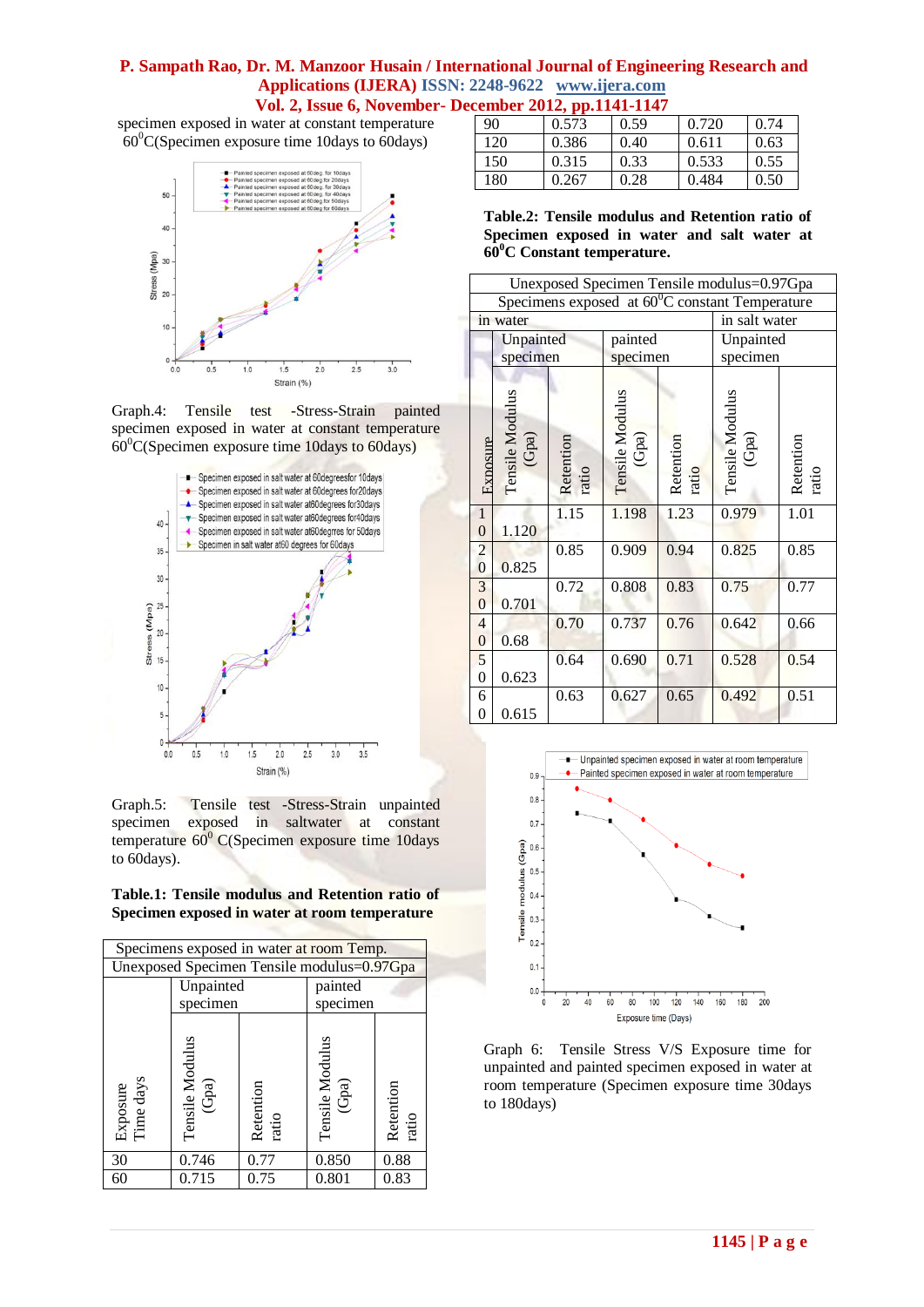Ė



Graph7: Tensile Stress V/S Exposure time for unpainted and painted specimen exposed in water and salt water at  $60^{\circ}$ C temperature (Specimen exposure time 10days to 60days).



Graph.8:Retention ratio V/S Exposure time for unpainted and painted specimen exposed in water at room temperature (Specimen exposure time 30days to 180days)



Graph9: Retention ratio V/S Exposure time for unpainted and painted specimen exposed in water and salt water at  $60^{\circ}$ C temperature (Specimen exposure time 10days to 60days).

### **3.4: DISCUSSIONS**

The experimental results revealed that the GFRP (E-Glass/Polyester)unpainted and painted samples were subjected to aging at room temperature in water for 180days and at  $60^{\circ}$ C constant temperature in water and salt water for 60days results as shown in table 1 and table2.The painted samples has been prepared by resin coating on surface and edge of the specimens. As per the experimental results of unpainted and painted exposed in water at room temperature, the strength degradation (tensile modulus) is more in unpainted samples. The retention ratio (ratio of tensile modulus of exposed specimen to unexposed specimen) showed a steady decrease(less reduction) in the painted specimen comparing with unpainted specimen. As per the experimental results of unpainted and painted specimens exposed in water and salt water at constant temperature  $60^{\circ}$ C, initially tensile strength appear to be increased as soaking(exposure) time is increasing this is because of cross linking reaction in polyester resin is still in progress up to 2 weeks of laminate preparation. The damage degradation water molecular sleep age is dominated by cross linkage speed. Hence there is nominal increment in the mechanical properties is appear. After that rapid reduction in mechanical properties is observed in unpainted specimens and gradual decrease is observed in painted specimens over the exposure time. The tensile modulus has a sharp reduction for the specimen exposed in water as compared to specimens exposed in salt water because of more moisture interference in fibre matrix in the water then salt water. The samples subjected to aging at the constant temperature water bath (60ºC) showed a hyperbolic decrement in the tensile strength. On the whole it was observed that less reduction of tensile modulus in painted specimens than unpainted specimens with the presence of moisture and temperature.

There is significant reduction in modulus because of loosing bonding strength of the polyester resin at temperature. It is clear that the tensile modulus rapidly decreases due to hydrothermal aging because moisture generally affects any property which is dominated by the matrix and/or interface.

The retention ratio (as shown in tables1. $&2$ .) has been calculated for tensile modulus and it clear that gradual reduction over exposure time of 60days for painted and unpainted specimens as shown in Graphs.8&9.

#### **4.0 CONCLUSIONS**

The investigation showed a remarkable reduction in mechanical strength (tensile modulus) of unpainted and painted GFRP composite laminates which are subjected to different environmental conditions over exposed time. The tensile strength values of the unpainted specimens are rapidly